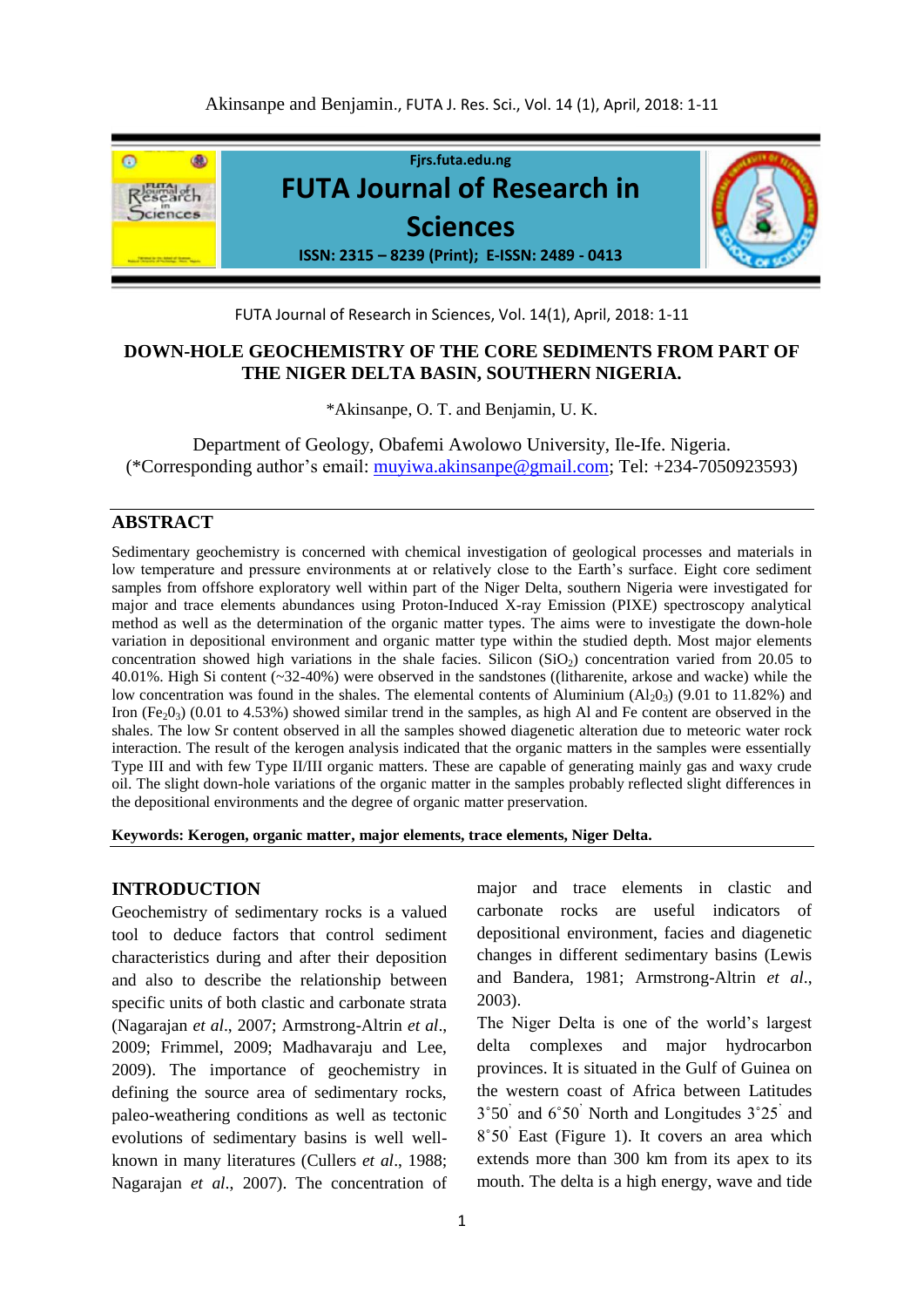dominated environment and is arcuate in shape (Short and Stauble, 1967; Whiteman, 1982; Doust and Omatsola, 1990). The sedimentary units of the Niger Delta Basin are very important due to its suitability in generating and storing hydrocarbon. The geochemistry of the sediments of the delta petroleum province have been fairly studied as most researches in this region focuses extensively on the source rocks, reservoir rocks and hydrocarbon occurrence within the basin (Ekweozor and Okoye, 1980; Nwachukwu and Chukwura, 1986). However, no detailed study of geochemical constraints on provenance and depositional conditions has been carried out within this basin. Hence, this study focuses on the use of geochemical characteristics (including major, trace elements and organic matters analysis) to determine the down-hole variation in depositional environment and organic matter type within the specified depth.



**Figure 1: A geological Map of the Niger Delta Region (After Whiteman, 1982).**

The Tertiary segment of the Niger Delta is divided into three formations, indicating prograding depositional facies that are distinguished mostly on the basis of sand-shale ratios. These formations are described in Short and Stäuble (1967) and summarized in a variety of papers (Doust and Omatola, 1990). The Akata Formation at the base of the delta is of marine origin and is composed of thick shale sequences (potential source rock), turbidite sand (potential reservoirs in deep water), and minor amounts of clay and silt. Beginning in the Paleocene and through the Recent, the Akata Formation formed

during lowstands when terrestrial organic matter and clays were transported to deep water areas characterized by low energy conditions and oxygen deficiency (Stacher, 1995). Little of the formation has been drilled till date. It is estimated that the formation is up to 7,000 meters thick (Doust and Omatsola, 1990). The formation underlies the entire delta, and is typically over-pressured. Turbidity currents likely deposited deep sea fan sands within the upper Akata Formation during development of the delta (Burke, 1972).

The deposition of the overlying Agbada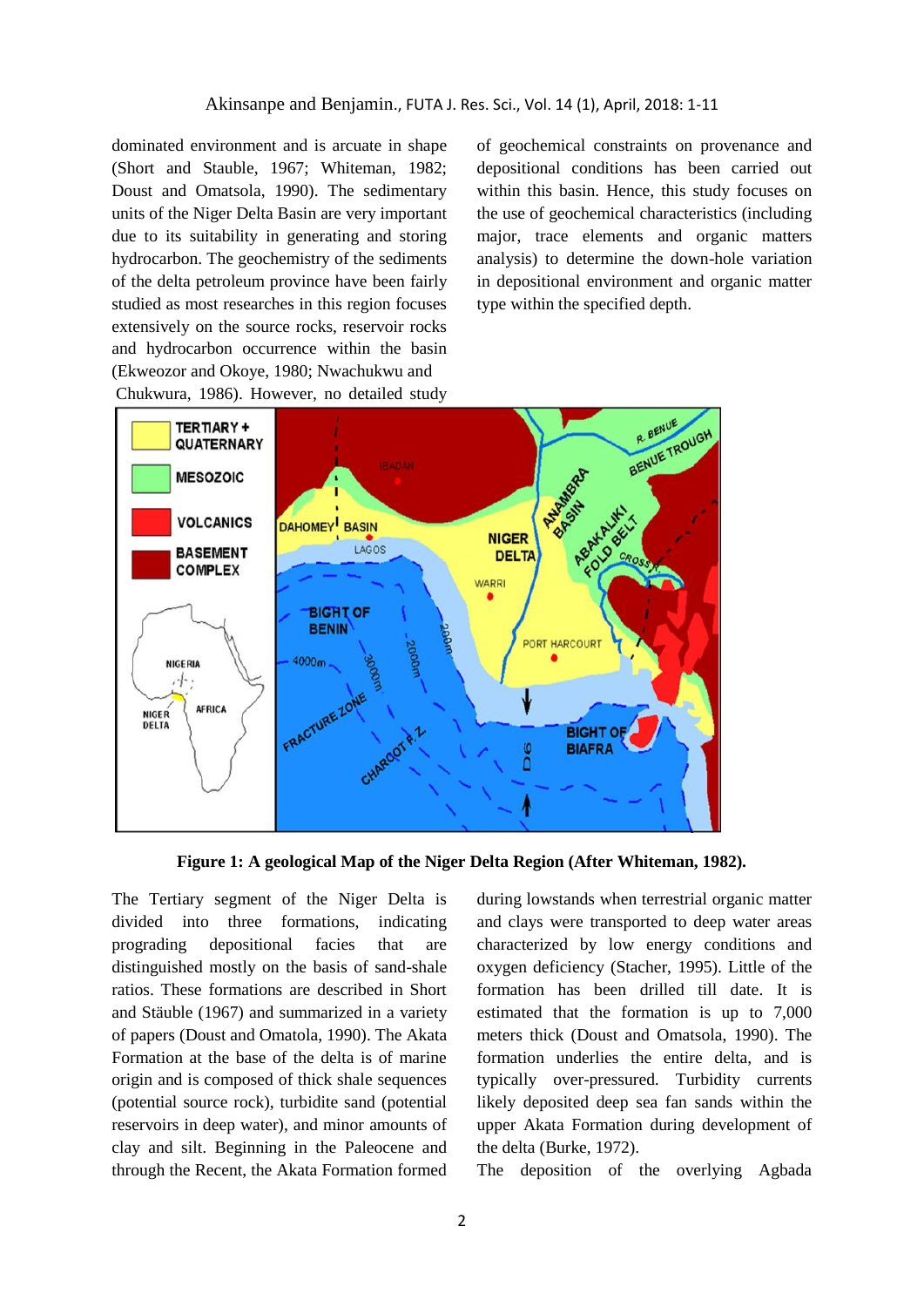Formation, the major petroleum-bearing unit, began in the Eocene and continues into the Recent. The formation consists of paralic siliciclastics over 3700 meters thick and represents the actual deltaic portion of the sequence. The clastics accumulated in deltafront, delta-topset, and fluvio-deltaic environments. In the lower Agbada Formation, shale and sandstone beds were deposited in equal proportions, however, the upper portion is mostly sand with only minor shale interbeds. The Agbada Formation is overlain by the third formation, the Benin Formation, a continental latest Eocene to Recent deposit of alluvial and upper coastal plain sands that are up to 2000 m thick (Avbovbo, 1978).

#### **MATERIALS AND METHOD**

Samples were collected from one exploratory drill core (W43) from part of the Niger Delta area, southern Nigeria. The core samples were picked within depth interval of 2764.3 to 2785.6 m. The whole-rock chemical analysis for major and trace elements concentration in eight core samples were determined using Proton-Induced X-ray Emission (PIXE) spectroscopy. The selected samples were first air dried and powdered in an agate mortar. 5 g of each measured sample was placed in well labelled white cellophane bags and sent for geochemical analysis in Centre for Energy Research and Development (CERD), Obafemi Awolowo University, Ile Ife. At the centre, the samples were then mixed with 20% ultra-pure carbon in the mixer and pressed into thick pellets of 13 mm diameter. These samples after experimental process performed using 2.5 MeV proton beam issued from the Ion Beam Analysis (IBA) facility were then prepared based on preparation of shales in the National Institute of Standard and Technology (NIST) shale standard GSR5 PIX K8 (Pearce *et al.,* 2007). This was pressed into duplicate pellets and was used for quality assurance. The NIST standard was measured just before and immediately after measuring the samples.

The organic carbon was determined by weighing 0.5 g of the powdered samples into a beaker containing 10 ml of potassium dichromate  $(K_2Cr_2O_7)$ . 20 ml of concentrated sulphuric acid  $(H<sub>2</sub>SO<sub>4</sub>)$  was then added and left for 30 minutes. After 30 minutes, 200 ml of distilled water was added to the sample; followed by 10 ml of phosphate  $(H_2PO_4)$  and then 0.2 g of sodium fluoride. It was then back titrated with ammonium ferrous sulphate to reach a greenish end point. The percentage carbon was calculated assuming that the milli-equivalent of organic matter oxidized was equivalent to oxidation of 77 % of the organic carbon from a valence of zero to +4 (Nwachukwu *et al*., 2000). Mathematically,

$$
\% Carbon = \frac{MeqOX}{g} * \frac{12}{4000} * \frac{1}{0.77} * 100 \quad (1)
$$

$$
=\frac{MeqOX}{g}*0.390
$$

Where,

 $\frac{MeqOX}{}$  = milli-equivalent of organic matter

oxidized in grams

 $\frac{12}{4000}$  = milli-equivalent weight of carbon in grams

 $\frac{1}{277}$  = factor of converting the carbon actually

oxidized to total carbon and

 $f(100)$  = factor to change from decimal fraction to percent.

The percentage organic matter was obtained by assuming that the percentage carbon was correct and that the organic matter contains 58 % carbon (Schumacher, 2002).

$$
\%OM = \%C * \frac{1}{0.58}
$$
  
=  $%C * 1.72%$  (2)

Where,

 $\%OM$  = percentage organic matter

$$
\frac{1}{0.58}
$$
 = factor for converting carbon to

organic matter.

Kerogen was isolated, using the standard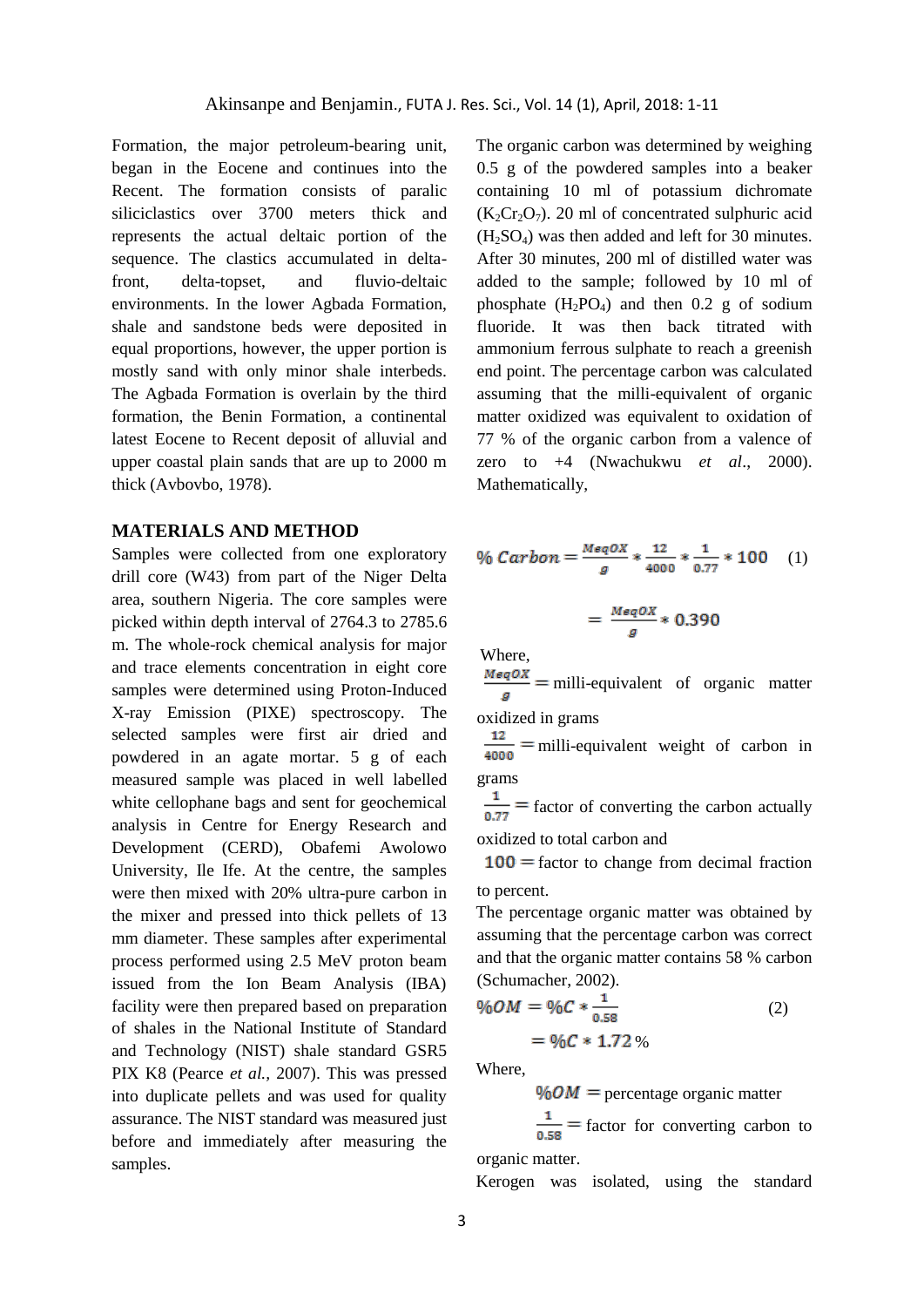technique of acid digestion with hydrochloric acid (HCl) and hydrofluoric acid (HF). 5 g of the powdered sample (dry) was placed in an ordinary laboratory beaker, and distilled water added to wet the sample for palynological studies. It was then treated with concentrated HCl (40 %) to remove carbonates, washed three times with distilled water in order to remove all traces of acid. The sample was then treated with concentrated HF (52 %) to digest silica. This step was carried out in two stages; concentrated HF was slowly poured on the sample, until the beaker was 2/3 full. It was left for three hours, after which the HF was carefully poured off into a waste plastic reagent bottle. HF was added a second time and the sample left to stand for two hours. The HF was also poured off and the samples left to stand in distilled water, overnight before washing. The samples were then centrifuged at 2000 r.p.m. for two minutes each, three times in 100 ml of distilled water, then once in acetone and lastly, twice with 100 ml of distilled water. The kerogen concentrate was then placed in a dish and oven dried at 146° F (58° C) and stored in glass vials. For palynological studies, a small portion of the kerogen was disaggregated and mounted on microscope glass slides with deplex. These slides were then examined under a palynological microscope.

# **RESULTS AND DISCUSSION Major and Trace Elements Geochemistry**

The analysed samples were classified into sandstone and shale (Fig. 2) based on the concentrations of the major elements (Table 1) using Herron, 1988 graph. The classification showed that the analysed samples were mainly shales while others sandstone (litharenite, arkose and wacke) based on the Herron, (1988) metal oxides classification (Fig. 2). The concentrations of the major and trace elements are presented in Tables 1 and 2 respectively. High variations were observed in the major elements contents in the samples.

Silicon  $(SiO<sub>2</sub>)$  concentration varied from 20.05 to  $40.01\%$ . High Si content  $(\sim 32-40\%)$  were observed in the sandstones ((litharenite, arkose and wacke) while the low concentration was found in the shales. The elemental contents of Aluminium  $(A1,0)$  (9.01 to 11.82%) and Iron  $(Fe<sub>2</sub>O<sub>3</sub>)$  (0.01 to 4.53%) showed similar trend in the samples, as high Al and Fe content are observed in the shales. The elemental content of Mg, K, Ti and P are low in all the analysed samples (Table 1). Ca showed distinctive negative correlation with other major elements (very low concentration) which probably suggested that the elemental Ca exhibits different mode of origin. The positive correlations of Fe and Cu, Fe and Mn and Cu and Mn (r= 0.693, 0.621 and 0.598 respectively) indicated that these elements were associated with detrital phase (Nagarajan *et al*., 2007).

The trace elements concentrations showed significant variations in the samples (Table 2). The concentration of Sr, Zr, Ti and Cr are significantly enriched in the samples as compared to the National Institute of Standard and Technology (NIST) shale standard of 90.0, 96.0, 3991.8 and 74.5 ppm respectively. The Sr  $\sim$  102 -175 ppm) was lower than the average value of the lithospheric sedimentary rock (610 ppm). The low Sr content showed diagenetic alteration due to meteoric water rock interaction (Turekian and Wedepohl, 1961).

The plot of TTM with depth showed the downhole variation of the total concentration of the trace metals with increase in depth in the well (Figure. 3). The TTM concentrations decreased with increasing depth; this could be a biodegradation effect in the rock samples at greater depths (Dreyer *et. al,* 2005).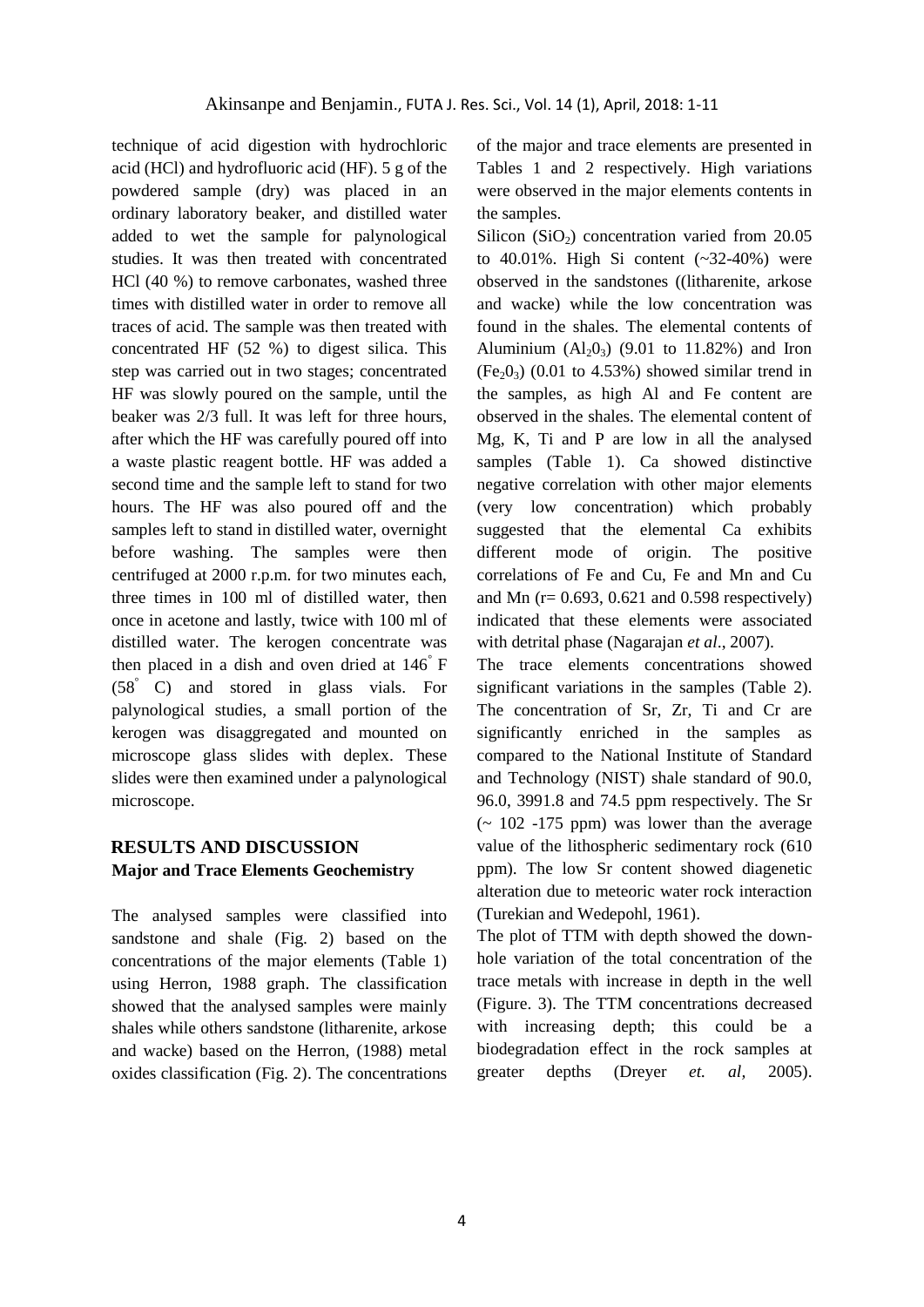

Akinsanpe and Benjamin., FUTA J. Res. Sci., Vol. 14 (1), April, 2018: 1-11

| Table 1: Major Oxide concentration $(\% )$ for the core samples |                     |                  |                                |                                |            |      |                  |                  |          |  |
|-----------------------------------------------------------------|---------------------|------------------|--------------------------------|--------------------------------|------------|------|------------------|------------------|----------|--|
| Well<br>ID/Sample<br><b>No</b>                                  | <b>Depth</b><br>(m) | SiO <sub>2</sub> | Al <sub>2</sub> O <sub>3</sub> | Fe <sub>2</sub> O <sub>3</sub> | <b>MgO</b> | CaO  | K <sub>2</sub> O | TiO <sub>2</sub> | $P_4O_6$ |  |
| W <sub>43/1</sub>                                               | 2764.3              | 30.08            | 9.75                           | 3.98                           | 0.93       | 0.29 | 1.37             | 1.09             | 0.08     |  |
| W <sub>43/2</sub>                                               | 2768.8              | 28.90            | 9.90                           | 2.50                           | 0.47       | 0.14 | 1.60             | 0.79             | 0.07     |  |
| W <sub>43/3</sub>                                               | 2770.8              | 35.47            | 9.45                           | 3.05                           | 0.84       | 0.34 | 1.31             | 0.66             | 0.17     |  |
| W43/4                                                           | 2771.2              | 40.01            | 9.01                           | 0.98                           | 0.19       | 0.15 | 1.43             | 0.35             | 0.11     |  |
| W43/5                                                           | 2771.6              | 32.34            | 9.43                           | 1.52                           | 0.48       | 0.16 | <b>BDL</b>       | 0.71             | 0.12     |  |
| W43/6                                                           | 2780.0              | 27.83            | 10.20                          | 3.17                           | 0.49       | 0.10 | 1.53             | 0.79             | 0.05     |  |
| W43/7                                                           | 2782.5              | 24.67            | 10.71                          | 0.01                           | 0.60       | 0.18 | 1.58             | 0.56             | 0.09     |  |
| W43/8                                                           | 2785.6              | 20.05            | 11.82                          | 4.53                           | 0.69       | 024  | 1.54             | 0.81             | 0.06     |  |
| <b>NIST STD</b>                                                 |                     | 27.60            | 10.30                          | 5.30                           | 1.30       | 0.40 | 3.40             | 0.40             | 0.08     |  |

**Figure 2: The classification of samples into shale and sandstone using Herron (1988) graph.**

Note: ppm= % \*10,000 BDL - Below Detection Limit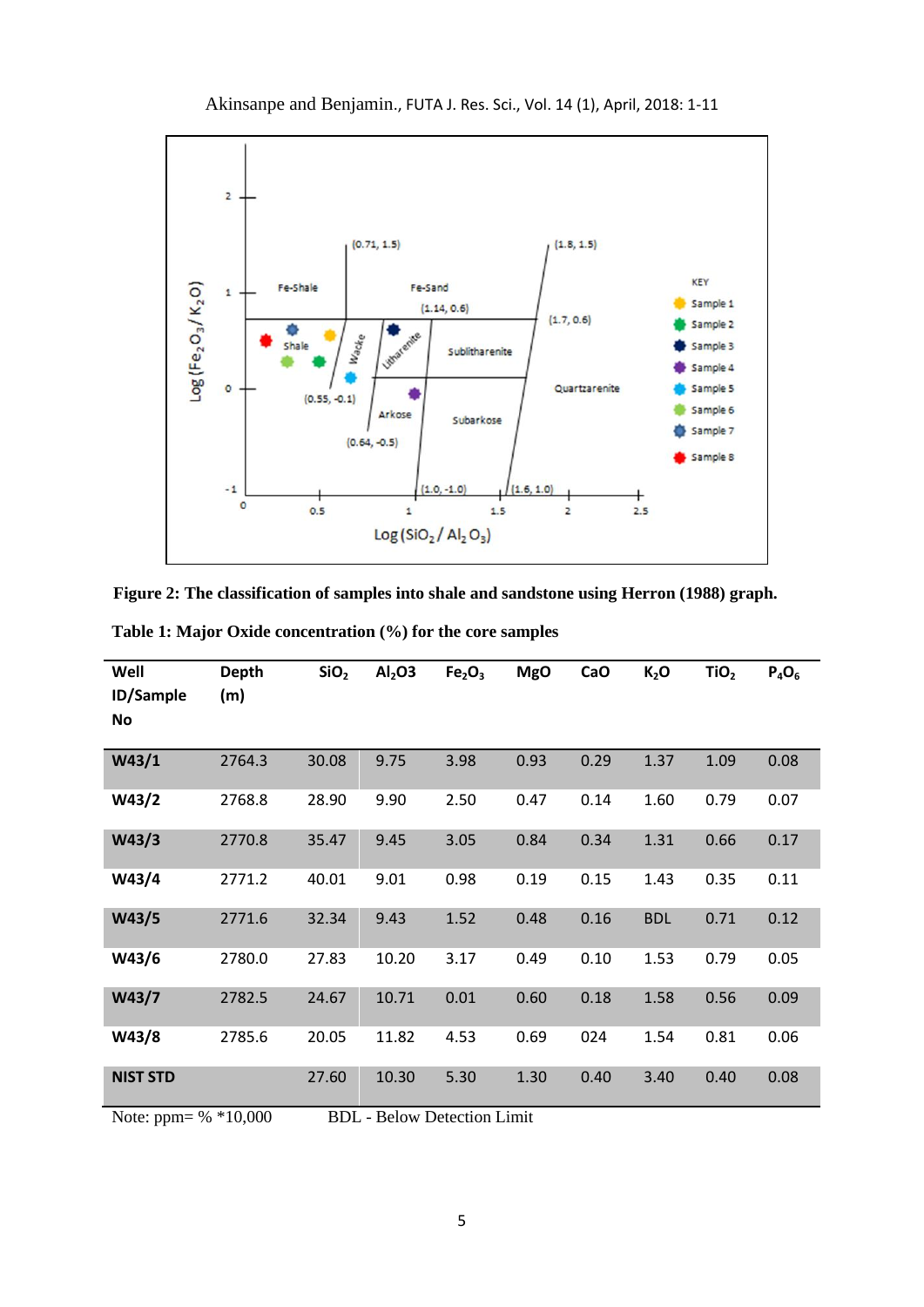| Well                     | <b>Depth</b> | Sr         | Zr                      | Cu    | Ti      | $CI$   | <b>Rb</b>  | cr         | Mn    | <b>TTM</b> |
|--------------------------|--------------|------------|-------------------------|-------|---------|--------|------------|------------|-------|------------|
| ID/Sample                | (m)          |            |                         |       |         |        |            |            |       |            |
| No                       |              |            |                         |       |         |        |            |            |       |            |
| W <sub>43/1</sub>        | 2764.3       | 175.2      | 1877.8                  | 94.7  | 10930.4 | 2172.4 | 56.7       | 130.6      | 135.7 | 15573.5    |
| W <sub>43/2</sub>        | 2768.8       | 102.3      | 847.8                   | 42.2  | 7903.2  | 1923.4 | 75.9       | 174.4      | 148.0 | 11217.2    |
| W <sub>43/3</sub>        | 2770.8       | 116.1      | 1185.0                  | 71.1  | 6610.7  | 3012.2 | <b>BDL</b> | 69.1       | 554.4 | 11618.6    |
| W43/4                    | 2771.2       | 157.9      | 1312.8                  | 35.6  | 3521.9  | 1501.2 | <b>BDL</b> | 51.3       | 114.4 | 6695.1     |
| W43/5                    | 2771.6       | <b>BDL</b> | 1398.6                  | 32.0  | 7070.2  | 2814.6 | <b>BDL</b> | <b>BDL</b> | 100.0 | 11415.4    |
| W43/6                    | 2780.0       | 118.4      | 673.6                   | 58.3  | 7914.0  | 1037   | 86.6       | 113.8      | 182.8 | 10184.5    |
| W43/7                    | 2782.5       | 148.1      | 1593.4                  | 47.8  | 5634.5  | 1610.5 | 46.7       | 258.4      | 221.2 | 9560.6     |
| W43/8                    | 2785.6       | 144.0      | 971.4                   | 65.7  | 8057.6  | 1713.6 | 109.1      | 91.7       | 391.6 | 11544.7    |
| <b>NIST STD</b>          |              | 90.0       | 96.0                    | 101.0 | 3991.8  | 219.9  | 205.6      | 74.5       | 201.8 |            |
| TTM - Total Trace Metals |              |            | Note: ppm= $\%$ *10,000 |       |         |        |            |            |       |            |

**Table 2: Trace elements concentrations (ppm) for the core samples**

| Table 3: Transition metals in samples from Well-43 |  |  |
|----------------------------------------------------|--|--|
|                                                    |  |  |

| Well ID/          | Depth (m) | $\mathsf{V}$ | Fe      | Cu   | $\mathsf{Cr}$ | Mn    | <b>TTM</b> |
|-------------------|-----------|--------------|---------|------|---------------|-------|------------|
|                   |           |              |         |      |               |       |            |
| Sample No         |           |              |         |      |               |       |            |
| W <sub>43/1</sub> | 2764.3    | <b>NA</b>    | 39840.8 | 94.7 | 130.6         | 135.7 | 40201.8    |
| W <sub>43/2</sub> | 2768.8    | <b>NA</b>    | 24963.5 | 42.2 | 174.4         | 148.0 | 25707.9    |
| W <sub>43/3</sub> | 2770.8    | <b>NA</b>    | 30474.3 | 71.1 | 69.1          | 554.4 | 31168.9    |
| W43/4             | 2771.2    | NA           | 9804.0  | 35.6 | 51.3          | 114.4 | 10005.3    |
| W43/5             | 2771.6    | <b>NA</b>    | 15226.9 | 32.0 | <b>NA</b>     | 100.0 | 15358.9    |
| W43/6             | 2780.0    | 122.6        | 31694.4 | 58.3 | 113.8         | 182.8 | 32188.1    |
| W43/7             | 2782.5    | 133.6        | 37346.6 | 47.8 | 258.4         | 221.2 | 38007.6    |
| W43/8             | 2785.6    | <b>NA</b>    | 45276.3 | 65.7 | 91.7          | 391.6 | 45825.3    |

**TTM\* = Total Transition Metals; NA = Not Available**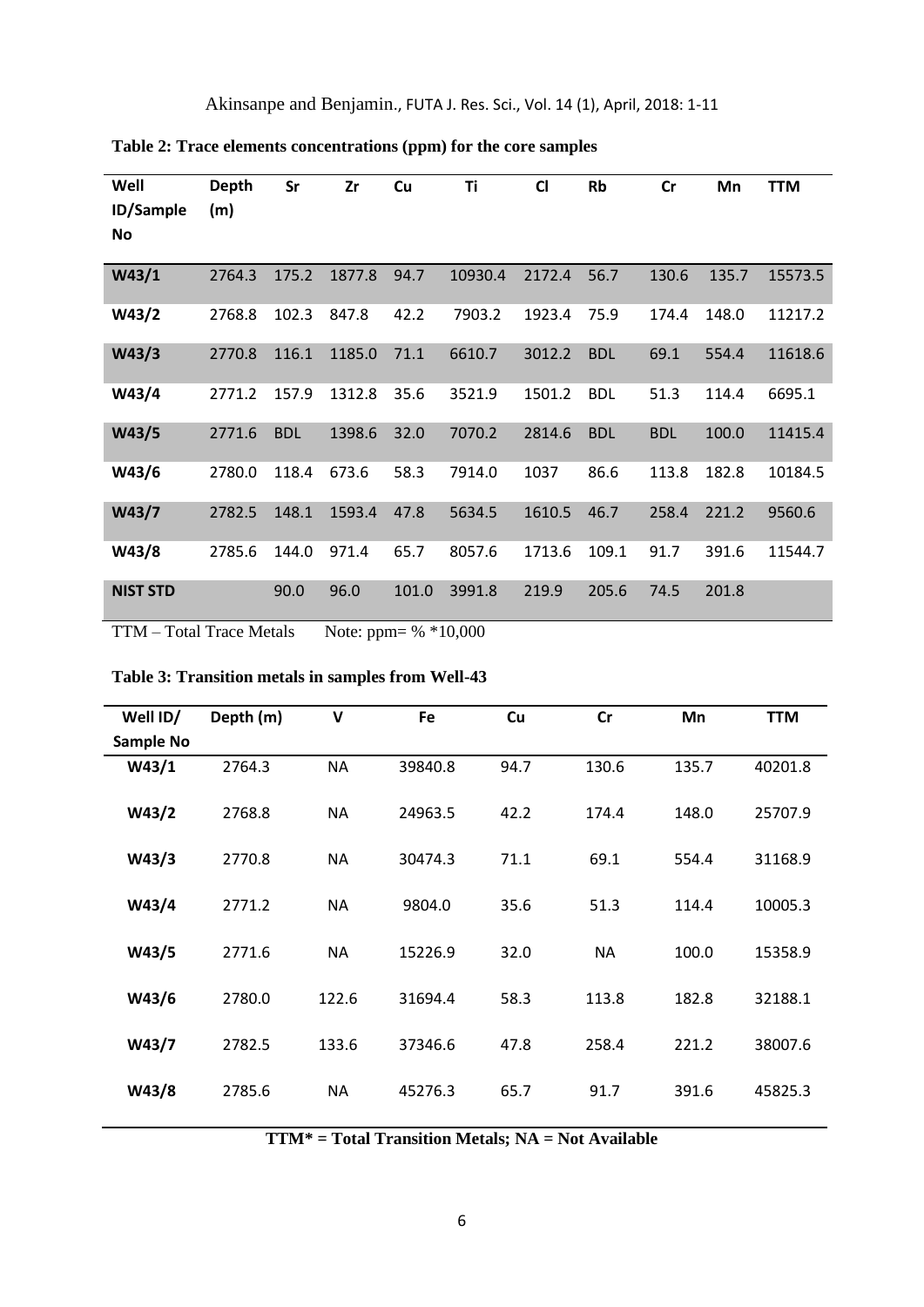

**Figure 3: Plot of TTM concentrations with depth (m) in the well.**

# **Organic geochemistry and Petrography Organic geochemistry**

Shales containing an average of 1.2 wt % organic matter are sufficient to generate petroleum provided there was enough heat and depth of burial more than 2 km. The minimum total organic carbon (TOC) value for shale source rock is 0.5.wt % (Adekoya *et al*., 2014). The Niger Delta source rocks contained an average of 1.2 % TOC (Nwachukwu *et al*., 2000).

with depth in the studied samples. The weight percent TOC ranges from 0.8 to 3.0 % with the shale with TOC greater than 1.2 %; these showed that the shale of this part of the Niger Delta are good source rocks. The values in Table 4 indicated that the shales have moderate to high amount of organic matter. The range of TOC values obtained (0.8 - 3.2 %) compares reasonably well with the 0.4 - 4.4 % reported by Ekweozor and Okoye (1980) for the Tertiary Niger Delta.

|  |  |  | Table 4 showed the percentage organic carbon |  |  |
|--|--|--|----------------------------------------------|--|--|
|--|--|--|----------------------------------------------|--|--|

| Well ID/ Sample No | Depth (m) | % TOC |
|--------------------|-----------|-------|
| W <sub>43/1</sub>  | 2764.3    | 1.3   |
| W <sub>43/2</sub>  | 2768.8    | 1.6   |
| W <sub>43/3</sub>  | 2770.8    | 3.0   |
| W43/4              | 2771.2    | 0.8   |
| W43/5              | 2771.6    | 3.2   |
| W43/6              | 2780.0    | 1.5   |
| W43/7              | 2782.5    | 1.6   |
| W43/8              | 2785.6    | 1.1   |

**Table 4: Percentage Total Organic Carbon (TOC) of the samples**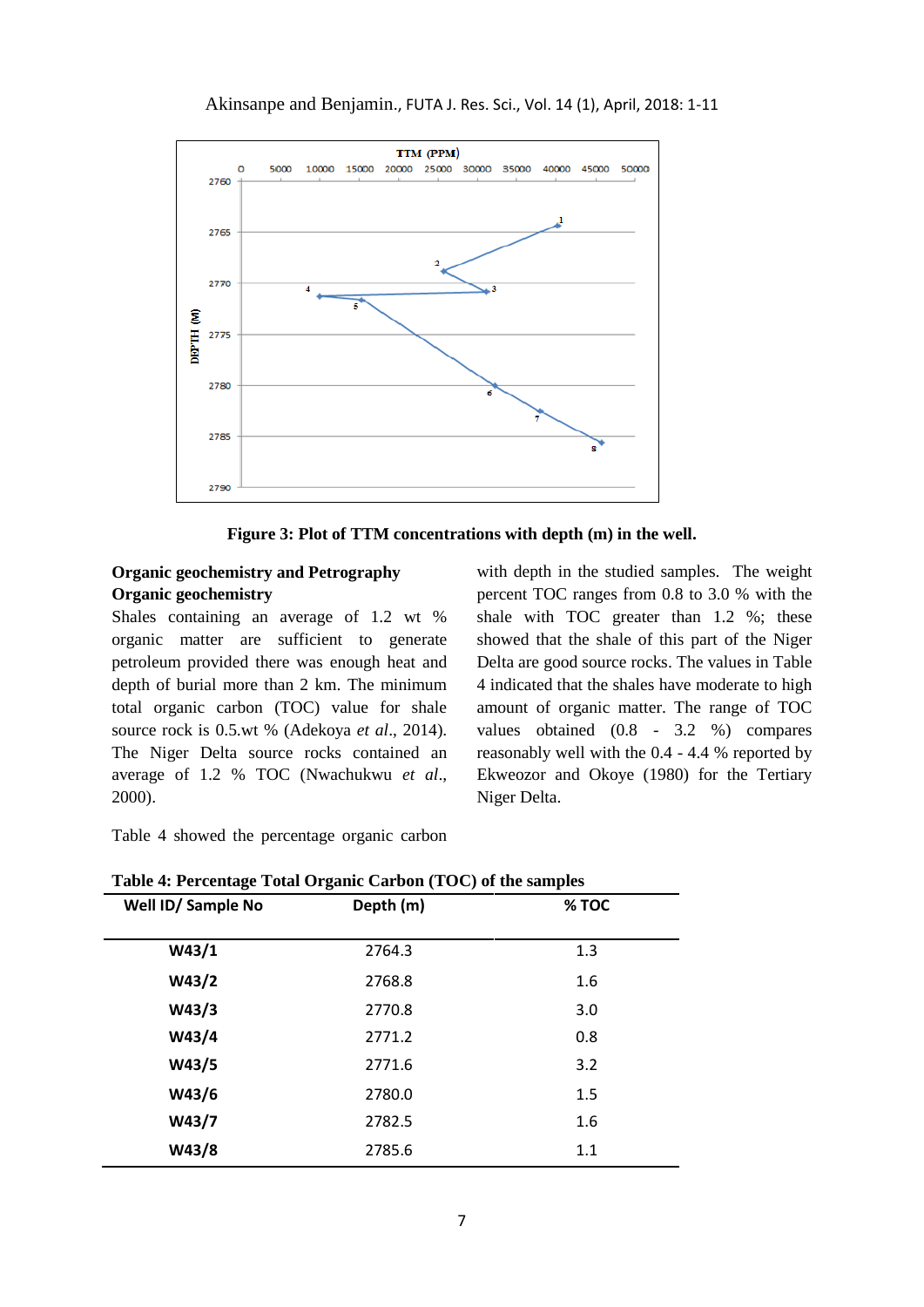### **Petrography**

The organic matter types were deduced from visual kerogen analysis. Table 5 showed the relative abundance of organic matter (kerogen) in the samples which were characterized by organic petrography (Figure 4). The photomicrograph revealed that the kerogen in the shale samples include recycled organic matter, cuticle material, wood fragment and amorphous material.

$$
\% \text{ Kerogen} = (W + C)/(H + A) * 100\% \tag{3}
$$

Where;

 $C =$  Recycled or coaly organic matter

 $W =$  Woody remains

 $H =$  Herbaceous materials

A = Amorphous organic matter

The result of the calculation of percentage kerogen showed that the organic matters in the samples are essentially Type III and with few Type II/III organic matters. These are capable of generating mainly gas and waxy crude oil. Type II kerogen corresponds to aquatic organic matter and is hydrogen rich and oxygen poor while Type III kerogen corresponds to terrestrial organic matter and is hydrogen poor and oxygen rich. The slight down-hole variations of the organic matter probably reflect slight differences in the depositional environments and the degree of organic matter preservation.

| Well              | Depth (m) | W                | C  | $\mathsf{H}$ | A              | % Kerogen | Organic            |
|-------------------|-----------|------------------|----|--------------|----------------|-----------|--------------------|
| ID/Sample         |           |                  |    |              |                |           | <b>Matter Type</b> |
| No                |           |                  |    |              |                |           |                    |
| W43/1             | 2764.3    | $\overline{7}$   | 4  | 16           | 16             | 34.4      | II/III             |
| W <sub>43/2</sub> | 2768.8    | 12               | 3  | 5            | 12             | 88.2      | $\mathbf{III}$     |
| W <sub>43/3</sub> | 2770.8    | $\boldsymbol{6}$ | 16 | 28           | $\overline{7}$ | 62.9      | Ш                  |
| W43/4             | 2771.2    | 5                | 5  | 3            | 14             | 58.8      | $\mathbf{III}$     |
| W43/5             | 2771.6    | $\overline{2}$   | 8  | 12           | 10             | 45.5      | II/III             |
| W43/6             | 2780.0    | 13               | 12 | 3            | 26             | 86.2      | III                |
| W43/7             | 2782.5    | $\mathbf 0$      | 11 | $\pmb{0}$    | 18             | 61.1      | $\mathbf{III}$     |
| W43/8             | 2785.6    | 7                | 9  | $\mathbf 0$  | 20             | 80        | Ш                  |

Where;

 $C =$  Recycled or coaly organic matter

 $W = W \cdot \text{v}$  remains

 $H =$  Herbaceous materials

 $A =$  Amorphous organic matter

C, W, H and A are estimated and recorded during organic petrographic analysis to determine the percentage kerogen.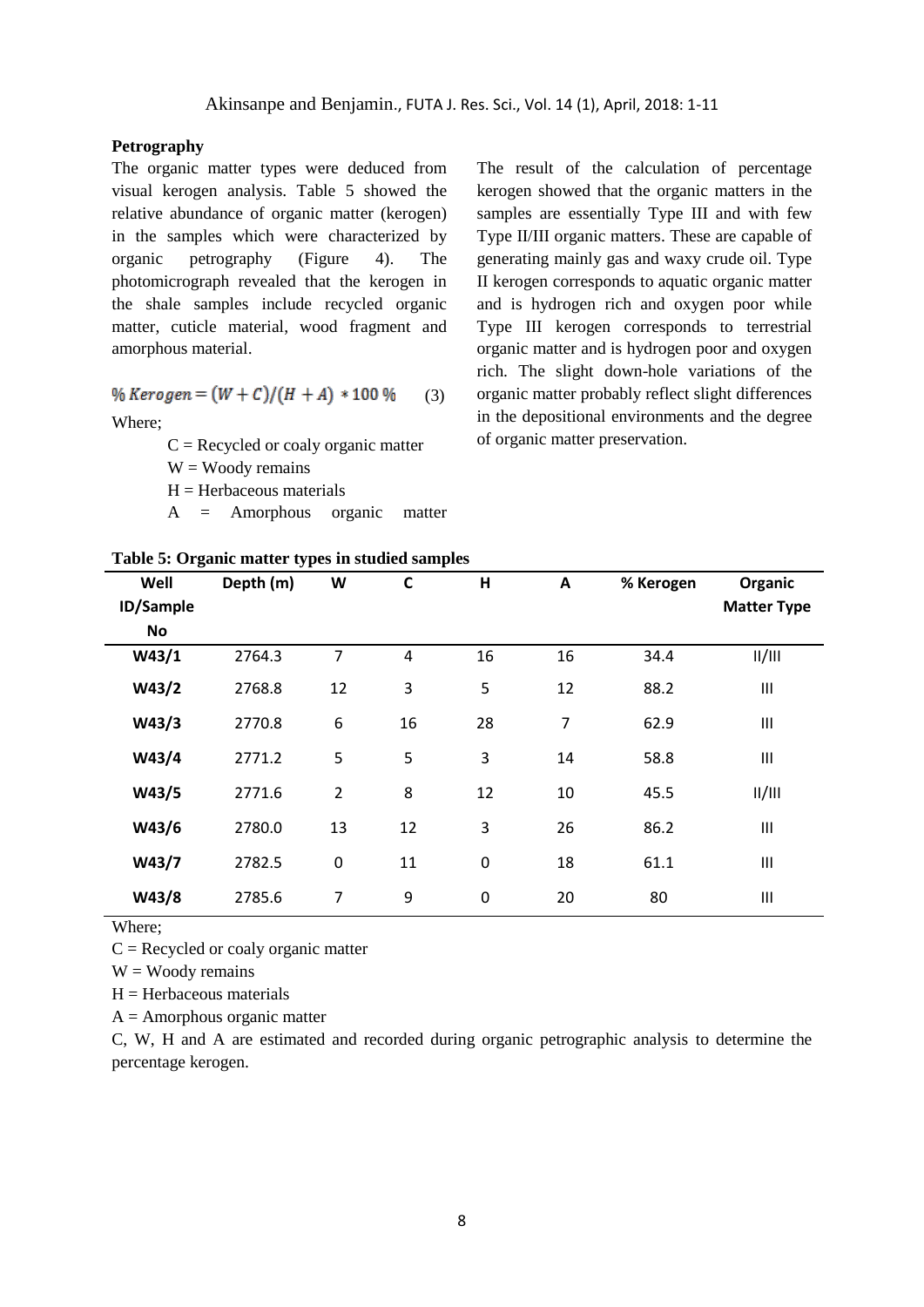

**Figure 4: Photomicrographs of (a) Sample W43/1 (2764.3 m) and (b) Sample W43/4 (2771.2 m).** Where R is Recycled Organic Matter, C is Cuticle Material, W is Wood Fragment and A is Amorphous Material.

### **CONCLUSION**

This study showed the use of organic and inorganic geochemical data to evaluate the down-hole variations of major oxides and trace elements and organic matter type in the Niger Delta**.** The dark grey shales studied are similar to those reported by Adeleye and Fayose (1978) which concluded that the shales of the Niger Delta are mainly dark grey to black, organic rich, fluvial to deltaic and bathyal deposit. The shales are believed to be possible source rocks and the variations in their trace elements content have profound effects on the organic matter types (Lewan, 1984). Similarly, the inorganic and organic classification of the core sediments revealed significant variations in the major and trace elements concentrations and slight variation in the organic matter types. These probably reflected the slight differences in the depositional environment, the degree of organic matter preservation, and the proximity to organic matter source.

#### **ACKNOWLEDGEMENTS**

Our sincere gratitude goes to the staff of Centre for Energy Research and Development, Obafemi Awolowo University, Ile-Ife, Nigeria for analytical support as well as to Professor J. I. Nwachukwu of the Department of Geology, Obafemi Awolowo University Ile-Ife, for his valuable comments that helped to improve the manuscript.

#### **REFERENCES**

- **Adekoya, J. A., Ola, P. S. and Olabode, S. O.** (2014). Possible Bornu Basin Hydrocarbon Habitat - A Re-view. *International Journal of Geoscience*, 5, 983 - 996.
- **Adeleye, D. R. and Fayose, E. A.** (1978). Stratigaphy of the Type Section of Awi Formation Odukpani Area, Southeastern Nigeria. *Nigerian Journal of Mining and Geology*, 15, 33 - 37.
- **Armstrong-Altrin, J. S., Verma, S. P., Madhavaraju, J., Lee, Y. I., and Ramasamy, S.** (2003). Geochemistry of Late Miocene Kudankulam Limestones, South India. International Geology Review, 45, 16–26.
- **Armstrong-Altrin, J. S., Lee, Y. I., Verma S. P., Worden, R. H**.(2009). Carbon,oxygen, and strontium isotope geochemistry of carbonate rocksof the Upper Miocene Kudankulam formation, Southern India:implications for paleoenvironment and diagenesis. *Chemie der Erde Geochem,* 69, 45–60.

**Avbovbo, A. A**. (1978). Tertiary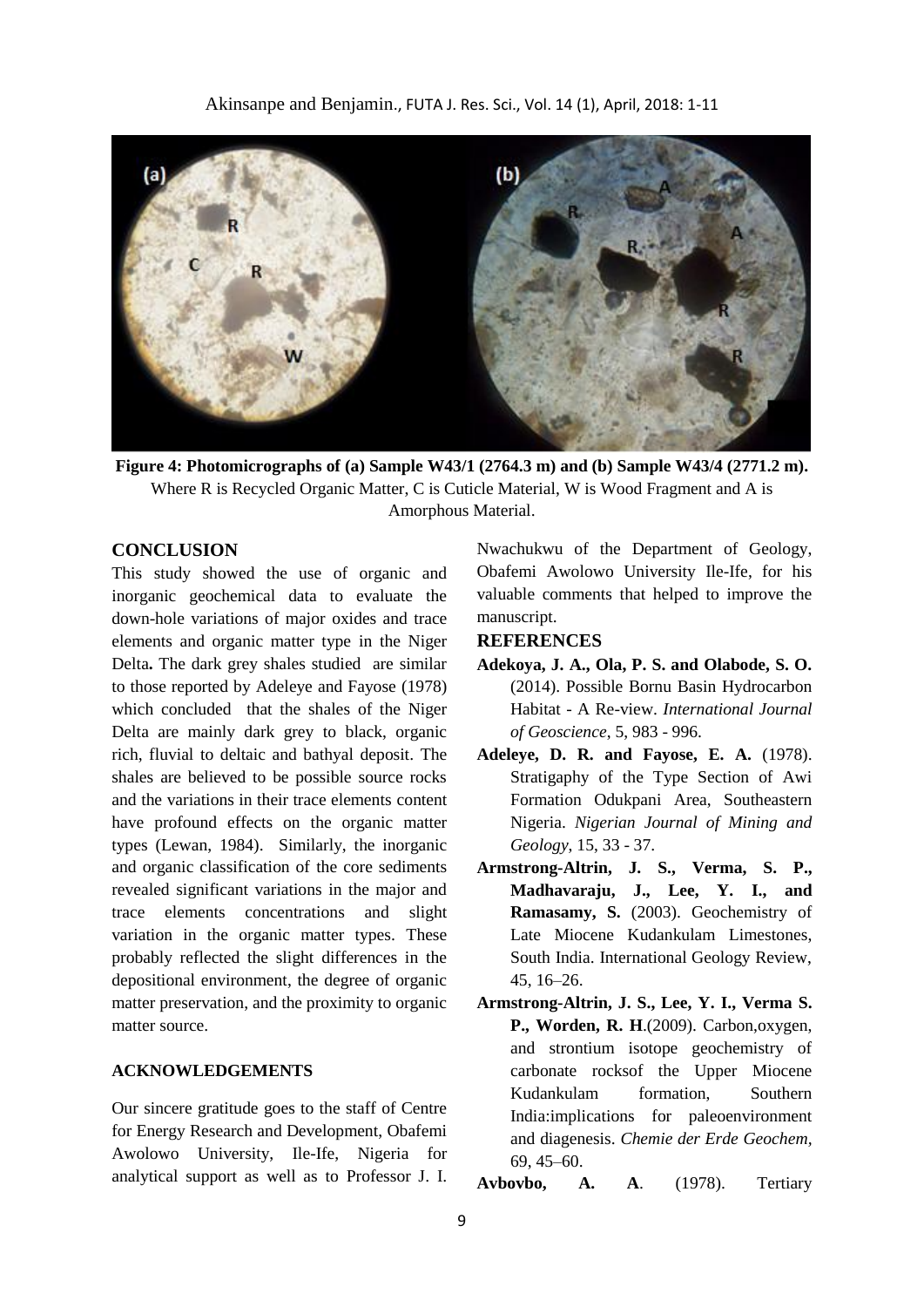lithostratigraphy of Niger Delta: *American Association of Petroleum Geologists Bulletin*, 62, 295-300.

- **Burke, K.** (1972). Longshore drift, submarine canyons, and submarine fans in development of Niger Delta: *American Association of Petroleum Geologists*, 56, 1975-1983.
- **Cullers, R. L., Basu, A. and Suttner, L.** (1988). Geochemical signature of provenance in sand-size material in soils and stream sediments near the Tobacco Root batholith, Montana, USA. *Chemical Geology*, 70(4), 335- 348.
- **Dout, H. and Omatsola, E.** (1990). Niger Delta: In Edwards, J. D. and Santagrossi, P. A (Ed) Divergent Margin basin. *American Association of Petroleum Geologists Bulletin*, 48, 201 - 238.
- **Dreyer, M. G., Nelson, Y. M. and Kitts, C., Lundegard, P. and Garcia, G.** (2005).Weathering Effects on Biodegradation and Toxicity of Hydrocarbons in Groundwater.Proceedings of the Eighth International In Situ and On-Site Bioremediation Symposium, B-17, 152-153.
- **Ekweozor, C. M. and Okoye, N. V.**(1980). Petroleum source - bed evaluation of Tertiary Niger Delta. *American Association of Petroleum Geologist Bulletin,* 64, 1251 - 1259.
- **Frimmel, H. E.** (2009). Trace element distribution in Neoproterozoic carbonates as palaeoenvironmental indicator*. Chem Geol*, 258, 338–353.
- Herron, M. M. (1988). Geochemical classification of terrigenous sands and shales from core or log data. *Journal of Sedimentary Petrology*, 58, 820 - 829.
- **Lewan, M. D.** (1984). Factors controlling the proportionality of vanadium to nickel in crude oils. *Geochimmica et Cosmochimica Acta Journal,* 48, 2231 - 2238.
- **Lewis (Jr), R. W. and Bandeira, C. S.** (1981). The use of Petroleum Well Samples and Data for Geochemical Prospecting of

metals in Sedimentary Basins. *Journal of Geochemical Exploration* ,15 (1), 251 - 260.

- **Madhavaraju, J. and Lee, Y. I.** (2009). Geochemistry of the Dalmiapuram Formation of the Uttatur Group (Early Cretaceous), Cauvery basin, southeastern India: Implications on provenance and paleo-redox conditions*. Revista Mexicana de Ciencias Geológicas*, 26, 380–394.
- **Nagarajan, R., Madhavaraju, J., Nagendra, R., Armstron-Altrin, J.S. and Moutte, J.** (2007). Geochemistry of Neoproterozoic shales of the Rabanpalli Formation, Bhima Basin, Northern Karnataka, southern India: implications for provenance and paleoredox conditions*. Revista Mexicana de Ciencias Geologicas*, 24, 150-160.
- **Nwachukwu, J. I., and Chukwura, P. I.** (1986). Organic matter of the Agbada Formation in Niger Delta Nigeria. *American Association of Petroleum Geologists Bulletin*, 70, 48 - 55.
- **Nwachukwu, J. I., Obiajunwa, E. I. and Obioh, I. B.** (2000). Elemental analysis of Kerogens from the Niger Delta, Nigeria. *Proceedings of 5th International Conference and Exhibition,* 139-145.
- **Pearce, N. J. G., Perkins, W. T., Westgate, J. A.,Gorton, M. P., Simon, E., Jackson, C. R., Simon N. and Chenery, P. (2007). A** Compilation of New and Published Major and Trace Element Data for NIST SRM 610 and NIST SRM 612 Glass Reference Materials. Geostandards Newsletter Banner, 21(1), 115-144.
- **Schumacher, B. A.** (2002). Methods for the determination of total organic carbon (TOC) in soils and sediments. United States Environmental Protection Agency. NCEA-C-1282.
- **Short, K. C., and Stauble, A. J.** (1967). Outline of the Geology of the Niger Delta. American *Association of Petroleum Geologists Bulletin*, 51, 761-779.
- **Stacher, P.** (1995). Present understanding of the Niger Delta hydrocarbon habitat, in, Oti,